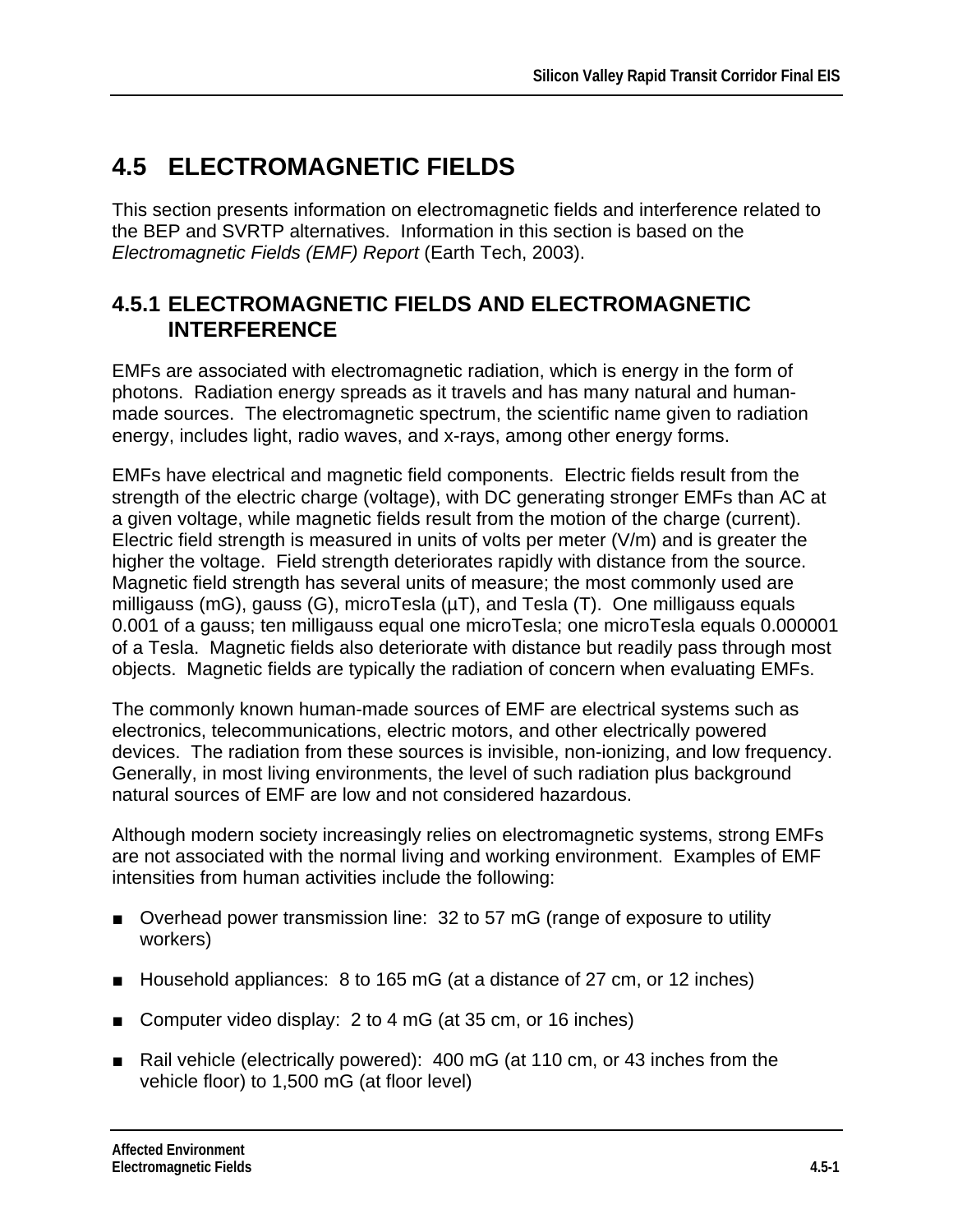For comparison, in the natural environment apart from human activity, the earth's static magnetic field varies from 300 mG (30  $\mu$ T) at the equator to over 600 mG (60  $\mu$ T) at the magnetic poles. In the San Jose area, the earth has a natural static magnetic field of about 510 mG (approximately 50 µT).

The more primary concern over EMF exposure is the potential biological and health effects to individuals as the number of EMF-generating activities increases, resulting in increased human exposure.

Another concern over EMF generation is the potential interference to other electromagnetic systems that can result when new or more intense sources of radiation are introduced into the environment. Electromagnetic interference (EMI) may include interruption, obstruction, or other degradation in the effective performance of electronics and electrical equipment. In addition, EMF may cause disturbances to sensitive scientific instruments similar to those typically found in laboratories, hospitals, and universities.

For personal home and business computer systems, a common problem is magnetic interference to computer monitors when used near alternating current (AC) or varying direct current (DC) magnetic fields. Computer monitors, particularly large screen monitors, are susceptible to interference created from nearby electrical sources, such as electrical panels, transformers, currents within internal systems wiring, or transmission and distribution lines.

Data corruption can also occur on magnetic or film media from very high magnetic fields. The potential for computer monitor interference and data corruption on magnetic media from the operation of the SVRTP or BEP alternatives is extremely small. Magnetic media materials (fare cards, credit cards, laptop computers with hard drives, and so forth) are routinely carried by passengers, not only on BART but also on many other DC powered transit systems throughout the world, with no reported negative effects.

### **4.5.2 HEALTH CONCERNS**

Short-term human health effects from exposure to elevated levels of EMFs are well established, such as effects on the central nervous system and heating of the body. Long-term effects from exposure to lower levels of EMFs continue to be studied. Several reports have proposed a link between EMF exposures and such health problems as cancer, including childhood leukemia. The preponderance of authoritative scientific studies, however, has found no firm evidence of long-term health risks from low-intensity EMF exposures. Despite the lack of scientific evidence of harm, the public continues to express concern and health and regulatory agencies continue to study the matter.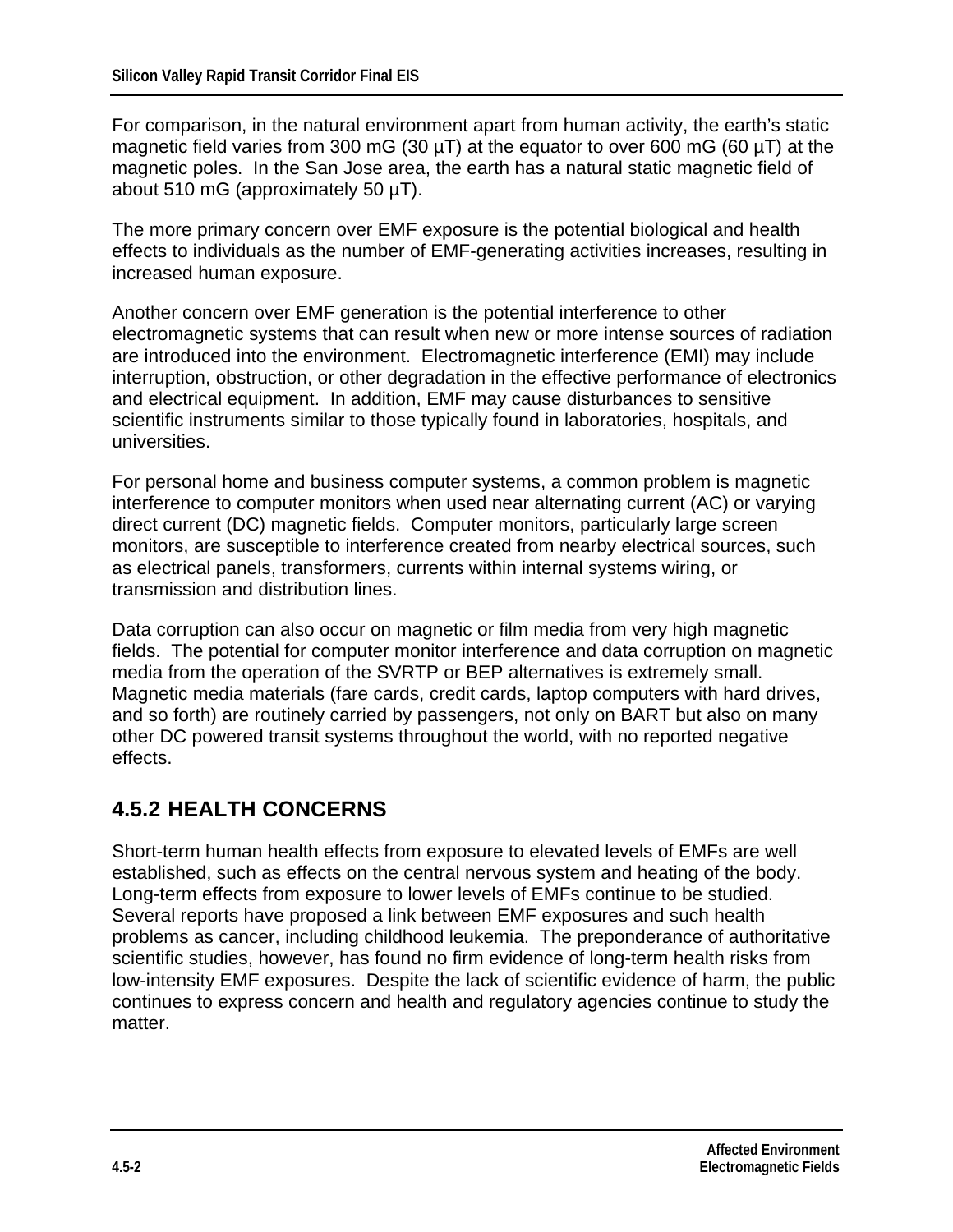# **4.5.3 EXISTING ELECTROMAGNETIC FIELDS**

The existing EMF environment varies depending upon location, as EMF levels are typically site-specific. For example, commercial/industrial centers using major electrical systems and areas near high voltage lines or other power transmission networks would likely have higher EMF levels than residential and undeveloped areas. Because EMF levels in the SVRTC are not likely to be affected by implementation of the No Build Alternative, the following discussion of existing conditions is based on implementation of the BEP and SVRTP alternatives and measured EMF levels along the SVRTC.

The BEP and SVRTP alternative alignments would pass through agricultural, urban, and suburban environments. Land uses within urbanized areas vary from industrial to commercial to residential. The proposed SVRTC was surveyed to identify potential businesses or other sites that might be influenced by potential magnetic field levels when BART operates over this corridor. The San Jose Medical Center at 675 East Santa Clara Street was identified as a location of particular concern because the operation of magnetic resonance imaging (MRI) systems housed at the facility could be at risk for electromagnetic interference. On December 9, 2004, the San Jose Medical Center was closed and the facility vacated. No other sensitive uses immediately adjacent to the SVRTC have been identified at this time.

Field measurements to establish existing EMF conditions at specific locations along the corridor were completed in December 2001. Both DC and power frequency AC magnetic fields were measured. Table 4.5-1 shows measurements taken at points along the BEP and SVRTP alternative alignments to establish current EMF levels.

|                    |                                                                                                              | <b>Vertical Field</b><br>Peak |
|--------------------|--------------------------------------------------------------------------------------------------------------|-------------------------------|
| <b>Alternative</b> | Location                                                                                                     | (in Gauss / $\mu$ T)          |
| SVRTP and BEP      | At Berryessa Road crossing of proposed ROW                                                                   | 1.1 $G / 110 \mu T$           |
| SVRTP and BEP      | Center island of Montague Expressway (east side) at North<br>Capitol Avenue (VTA - Tasman East LRT line ROW) | 1.4 G / 140 $\mu$ T           |
| <b>SVRTP</b>       | Southwest corner of 28 <sup>th</sup> and East Santa Clara streets                                            | $1.7 G / 170 \mu T$           |
| <b>SVRTP</b>       | Along north side of East Santa Clara Street between<br>Market Street and North 1 <sup>st</sup> Street        | $.9 - 1.4$ G                  |
| <b>SVRTP</b>       | Along north side of West Santa Clara Street between<br><b>Terraine Street and Notre Dame Street</b>          | $90 \mu T - 140 \mu T$        |
| <b>SVRTP</b>       | At Caltrain Depot on Railroad Avenue at Palm Drive, Santa<br>Clara (near airport)                            | $1.0 - 1.4$ G                 |

**Table 4.5-1: EMF Levels at SVRTC Locations** 

Source: Earth Tech, Inc., 2003.

As shown by Table 4.5-1, the proposed SVRTC contains no known sources of highlevel radiation or severe EMF risks to the general public. EMF exposures, although common, are low-level.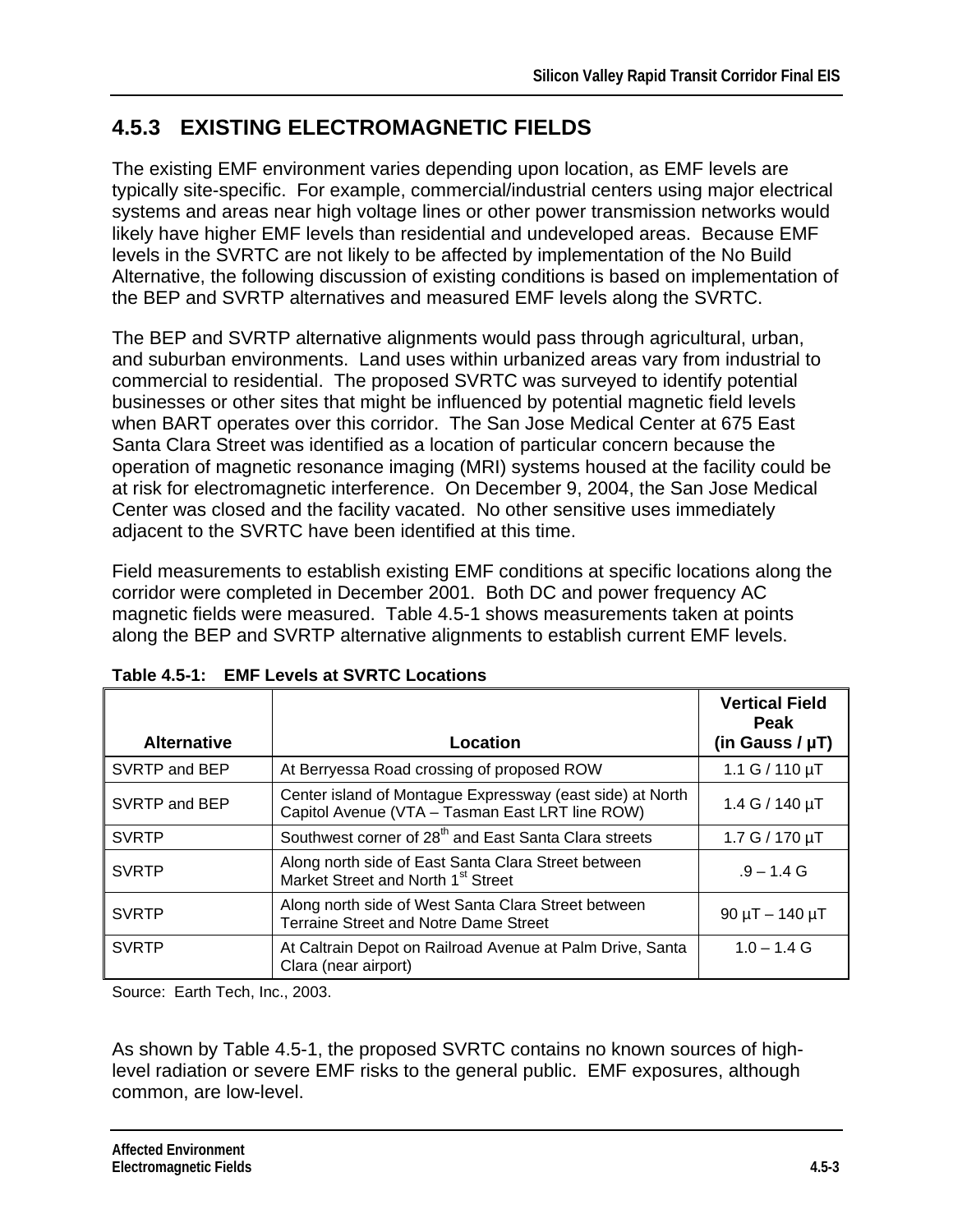## **4.5.4 REGULATORY CONSIDERATIONS**

### **Government**

Neither the federal government nor the State of California has set standards for EMF exposures. The Federal Drug Administration, Federal Communications Commission, United States Department of Defense, and USEPA at various times have considered guidelines. The California Department of Education has established a policy of "prudent avoidance" for the location of schools in the vicinity of high voltage power lines. Several states and other countries have standards for electrical field exposures.

### **Professional Organizations**

The American Conference of Governmental Industrial Hygienists (ACGIH) publishes annual threshold limit values (TLVs) for chemical substances and physical agents, as well as biological exposure indices (BEIs). In the 2001 TLVs and BEIs published by the ACGIH, threshold limit values are recommended for static (DC) magnetic flux densities to which it is believed that nearly all persons may be repeatedly exposed day after day without adverse health effects. According to the ACGIH, these values may be used as guides in the control of exposure to static magnetic fields but should not be regarded as fine lines between safe and dangerous levels.

The ACGIH guidelines suggest that routine occupational exposures should not exceed 60,000 µT to the whole body, or 600,000 µT to the body's limbs on a daily, timeweighted average basis (ACGIH, 2001). Recommended ceiling values are 2 Tesla (2,000,000 µT) for whole body, and 5 T for the limbs. Safety hazards may exist from the mechanical forces exerted by the magnetic field upon ferromagnetic tools and medical implants. Cardiac pacemakers and similar medical electronic device wearers should not be exposed to field levels exceeding 0.5 T (500,000 µT). These values are listed in Table 4.5-2.

| <b>Guideline</b>              | <b>Whole Body</b> | Limbs     |
|-------------------------------|-------------------|-----------|
| Daily Average                 | $60,000 \mu T$    | 600,000µT |
| <b>Ceiling Values</b>         | 21                | 51        |
| <b>Medical Device Wearers</b> | 0.5T              | N/A       |

#### **Table 4.5-2: ACGIH Guidelines for EMF Exposure**

Source: ACGIH, 2001.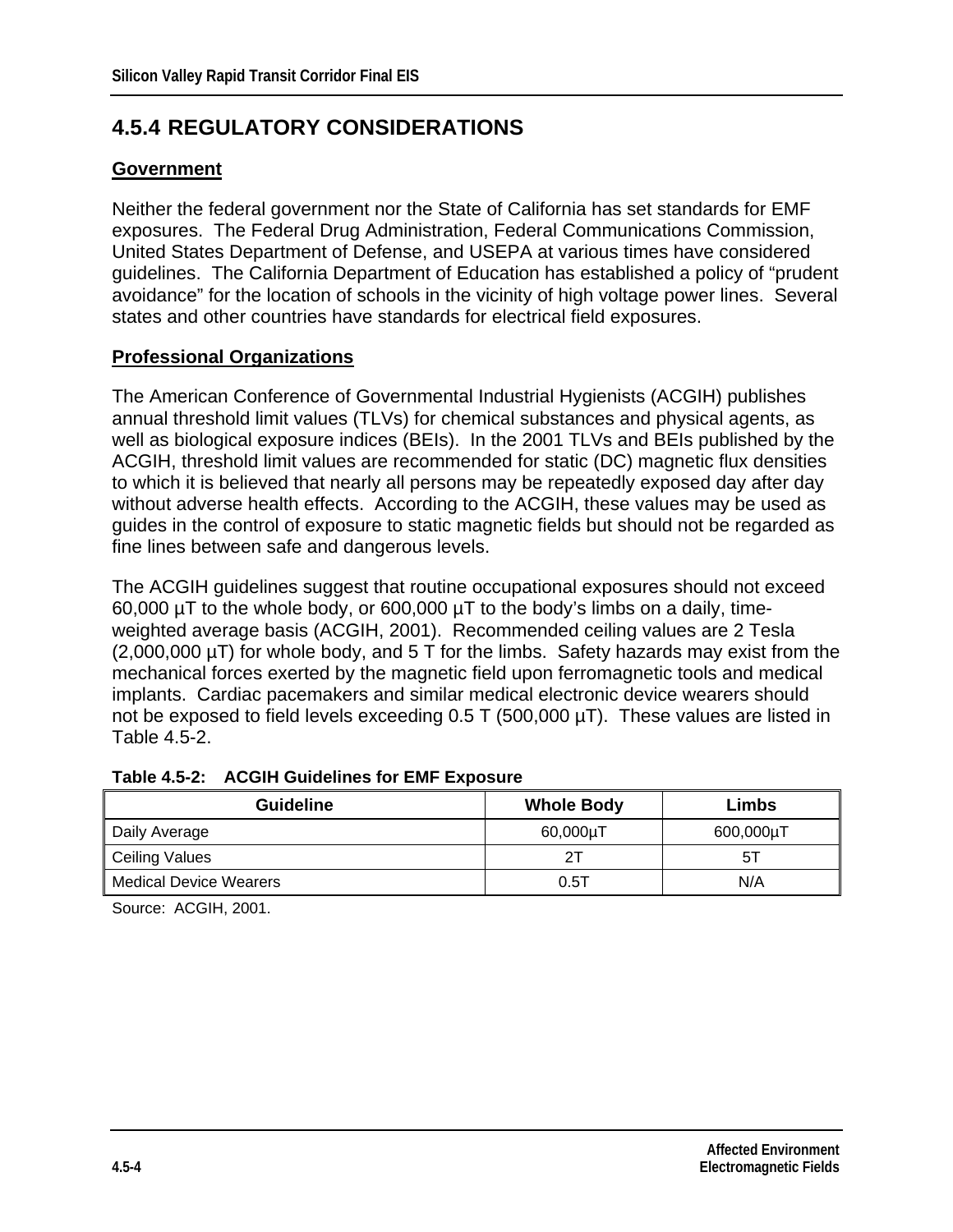The International Commission on Non-Ionizing Radiation Protection (ICNIRP) has published reference levels for general public exposure to time-varying magnetic fields (unperturbed rms values) of 40,000 µT for frequencies below 1 hertz (ICNIRP, 1998). This reference level is given for the condition of maximum coupling of the field to the exposed individual, thereby providing maximum protection. The value is obtained from the basic restrictions by mathematical modeling and by extrapolation from the results of laboratory investigation. The ICNIRP guidelines on limits of exposure to static magnetic fields suggest that continuous exposure of the general public should not exceed a magnetic flux density of 40,000 µT (ICNIRP, 1994).

The guidelines published by ICNIRP and ACGIH both recommend exposure limits well above those typically found within the passenger or pedestrian exposure fields from BART. Since the SVRTP and BEP alternatives would employ the same vehicles and propulsion system as those currently in use on BART, EMF influence on operators or passengers within the vehicles will not change from current operation levels.